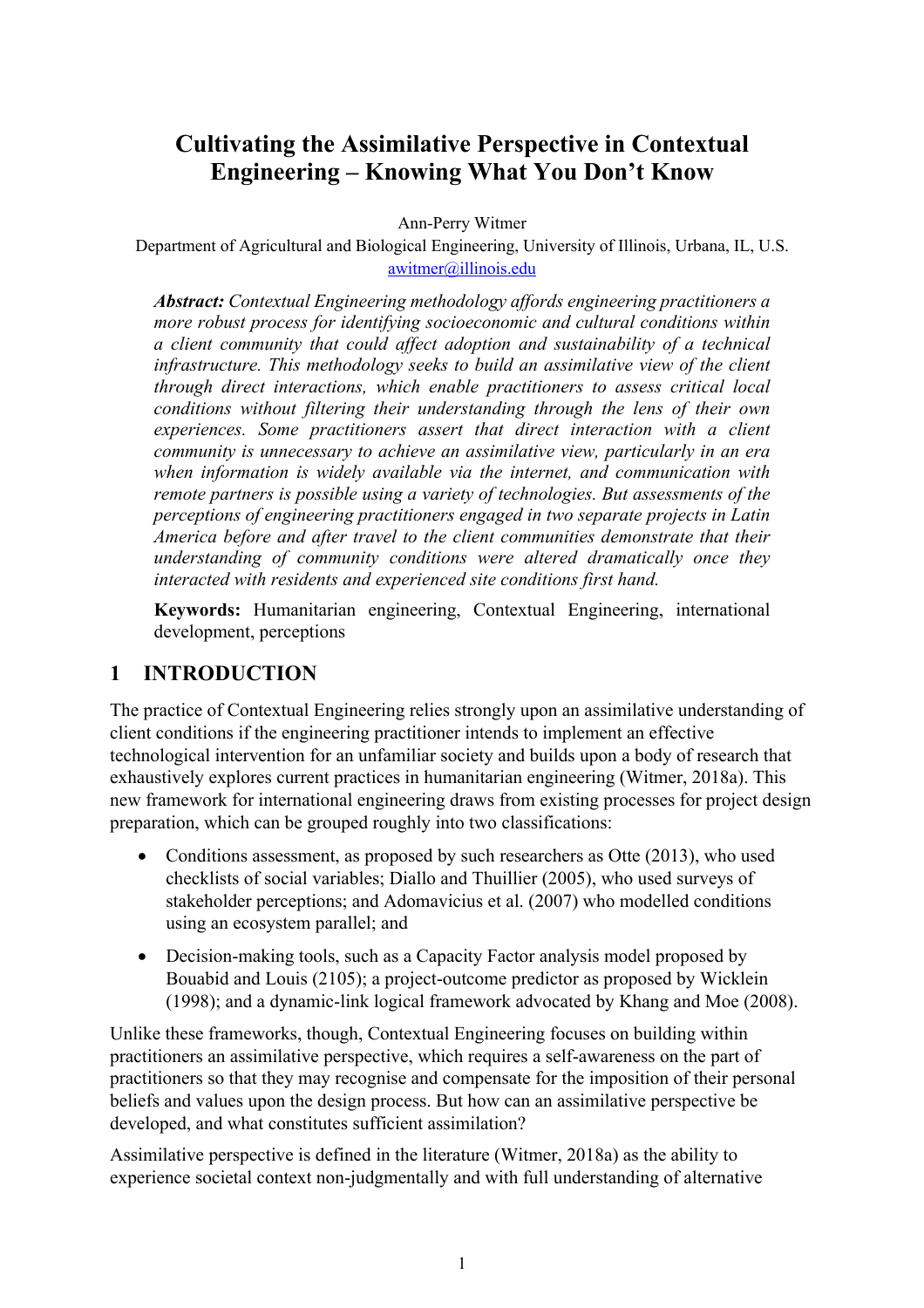conditions, values, and perspectives. This level of perception is advocated in Contextual Engineering, a rapidly emerging approach to addressing recipient societal needs through technical interventions that relies upon integration of place-based conditions and identities with technology design (Witmer, 2018b). Before the advent of Contextual Engineering, humanitarian engineers have historically solved technical problems using the Engineering Problem Solving (EPS) procedure, a six-step method that explicitly excludes "listening" as a part of the process (Lucena et al., 2010). Some engineering educators actively disparage direct interaction with client societies (Paterson et al., 2016) on the grounds that it doesn't produce a transformative experience *for the practitioner*, without acknowledging the activities undertaken while interacting are more responsible for influencing outcome than the act of travelling itself. EPS, then, trivialises the value of identifying and understanding unfamiliar contexts that range from divergent belief systems to exotic physical conditions, any of which could have a dramatic impact on functionality, adaptation, and sustainability of an engineered design for the client community.

In reality, EPS unintentionally substantiates the principle of *satisficing*, a concept first proposed by Herbert A. Simon in 1947 and later refined by others to define the act of looking for a course of action that is satisfactory, rather than a course of action that provides the greatest benefit possible (Simon, 1997). Applying this principle to humanitarian engineering, one would conclude that extended exposure to client conditions results in unnecessary effort and expense, particularly when a project can implement technology familiar to the designer by using insights collected from information media and global communications tools. Especially since internet access has become widespread, there's been a strong movement toward relying on remote data such as video logs and virtual reality imagery, which – combined with print and photographic resources – are heralded as a cost-effective way to develop clear understanding about client conditions (e.g., Pahre, 2017). Thus, for projects undertaken in remote locations, where travel may be expensive and unwieldy, the opportunity to learn about the community using such resources is not only contemplated but encouraged as an efficient way to identify conditions (Stainfield, et al., 2000).

But do such remote methods of inquiry provide a pathway to assimilate the actual physical and societal conditions under which the client society operates? This question perhaps may be best answered using the analogy of myopic individuals who set about cataloguing tree varieties in their neighbourhoods. Not realising their vision is blurred, they identify tree species based on their available perceptive capabilities, using tree size and shape, diciduosity, or colour to distinguish one tree from another. When these same individuals obtain corrective lenses, however, they discover significant additional details they had previously lacked the capability to recognise – bark texture, leaf shape, or symbiotic organism growth, for example. Without the visual capacity to identify these details – resulting in lack of awareness that these details even exist – observers could logically have concluded they had observed all there was to know about a tree. But introduction of a sharper visual acuity creates a new understanding of tree characteristics that couldn't have been understood previously.

Is an engineering designer functioning myopically when trying to understand a client community from a remote location, using information technology and controlled visuals? This paper explores a preliminary research effort to answer this question, using as case studies two projects in which practitioners from a variety of backgrounds and experiences evaluated client societal conditions – some before traveling and again afterward using a predictive tool developed to assist in Contextual Engineering design. Comparison of evaluations among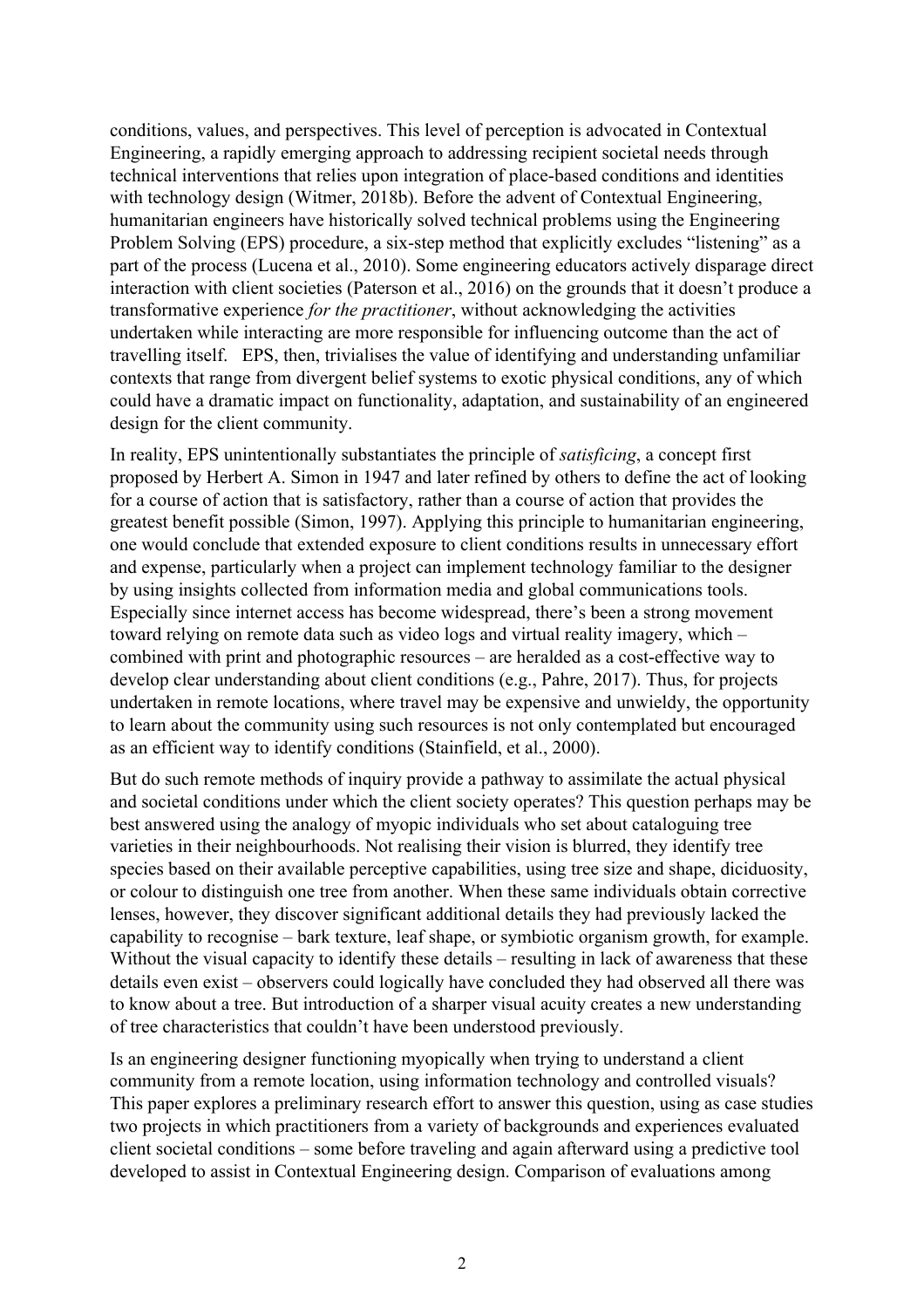practitioner-travellers, as well as analysis of evaluations by native translators and local NGO liaisons who provided initial information about the client community for the projects, offers insight into how societal context may be recognised or ignored based upon personal experiences, objectives, and predispositions. Comparison of pre-travel and post-travel evaluations among one of the groups further suggests that individuals are likely to draw upon their own predispositions initially when predicting place-based conditions, but after assimilative investigation they may be much more convergent in their understanding.

# **2 METHODOLOGY**

The processes and subjects employed in this study are detailed in this section.

## **2.1 Research Subjects**

Initial evaluation of practitioner perceptions was performed using members of a Midwestern Engineers Without Borders (EWB) professional chapter working with a rural village in the Panamanian indigenous region of Ngabe-Bugle Comarca. This evaluation consisted of using a predictive tool developed for Contextual Engineering to assess non-technical conditions that influence adoption and maintenance of an engineered intervention (Witmer, 2018b). Approximately 15-20 active members of the EWB chapter are practicing professional engineers, and six of those chapter members travelled to Panama in February 2019 to perform first hand assessment of community needs and conditions.

Panama research subjects also included a family of Panamanians who, while not from the project community, are familiar with the area and have assisted the community to seek engineering assistance from the United States. Three family members travelled to the community with the EWB professionals and acted as translators and facilitators. A fourth family member, who completed the EWB application with the community, is a student in the United Kingdom and did not travel with the team but provided them with advance information about local conditions in their preparation for travel. One additional Panamanian engineering student travelled with the team as well, though he had not been involved in providing project information to the group in advance of the trip.

To provide additional analysis of practitioner understanding, the same tool was used by another Midwestern EWB chapter – this time composed primarily of undergraduate engineering students at a large public institution – working with a farming village in the coastal region of Ecuador. Six undergraduate students from the project team, whose members range from freshmen to seniors, travelled to Ecuador in January 2020 for project assessment. Joining this team were two experienced Ecuadoran field managers who work with a partnering Non-Government Organisation (NGO) that assisted the coastal community to apply for EWB support.

### **2.2 Predictive tool use**

To assess consistency of non-technical perception, the Contextual Engineering International Predictive Tool was used with both groups. This tool initially was developed and tested as part of a doctoral dissertation exploring the significance of context in engineering design (Witmer, 2018c). It has since been adopted by EWB-USA as a diagnostic tool that is available for use to all chapters undertaking new projects, and variations of the tool have been created for use domestically and in entrepreneurial applications. The tool consists of 41 questions for the practitioner to answer by observing during travel a variety of local conditions that range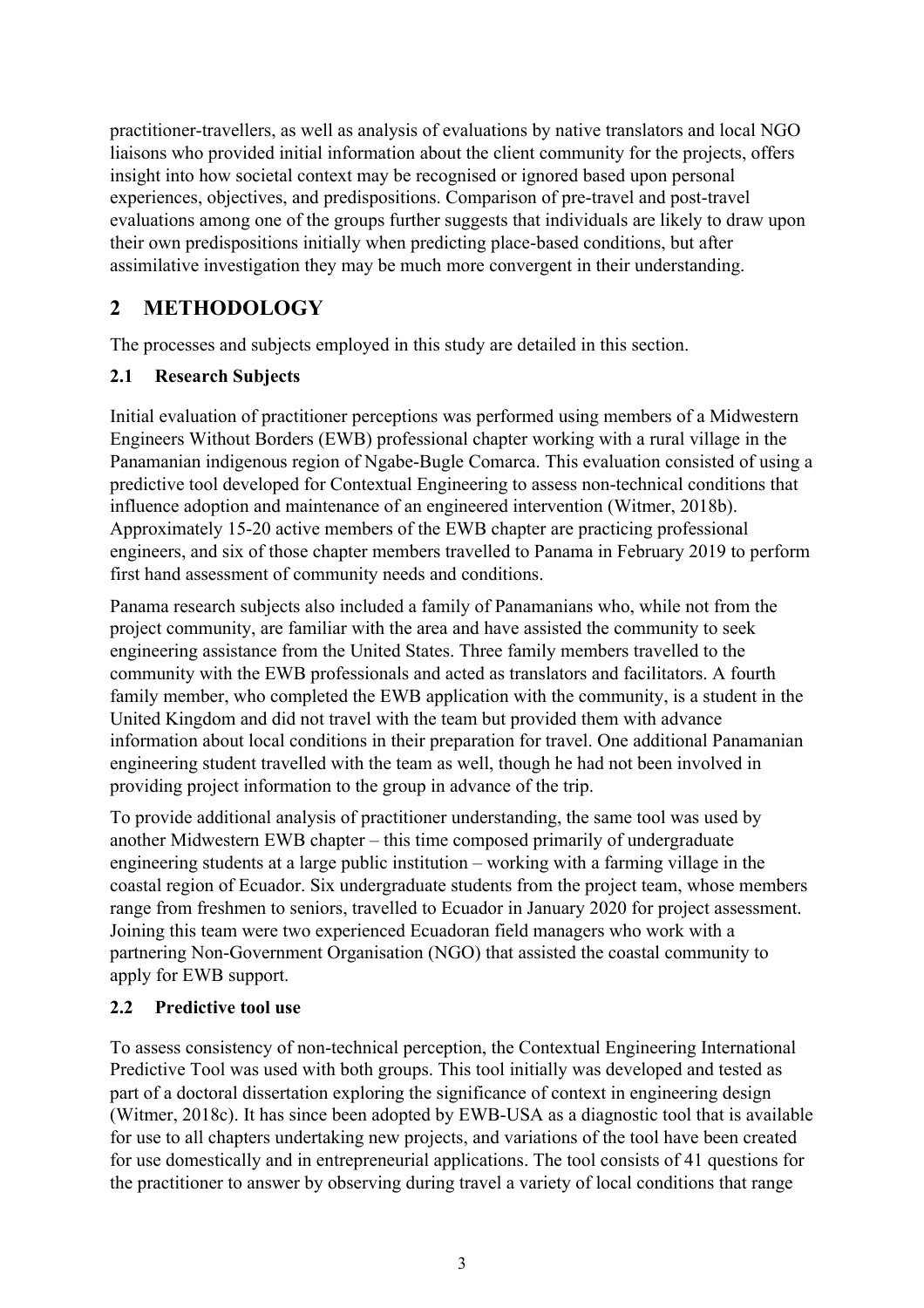from the way people interact and the processes they employ in decision-making to the accessibility of education and public services to the demographics that are prevalent in the client community. By scoring each of the questions on a Likert scale of 1-5 after completing an on-site assessment trip, practitioners must think deeply about differences between their own experiences and the community's, pushing them to assimilate rather than simply bear witness to conditions they could easily observe without thought.

After returning from travel and completing the tool questionnaire, users upload the results to a web portal and scoring is completed by the tool manager to determine the relative importance of each of five critical non-technical influences to implementation of a technical process. Total values for each influence are summed and normalised to 100% so that relative percentage of each influence is determined. In a utopian society in which all five influences balance equally, we would expect to see 20% scores for each influence. Thus, the larger an influence's absolute deviation from the mean, the greater the critical significance that influence will have upon engineering decision-making (Witmer, 2018b).

The five influences of Contextual Engineering and their significance are presented here:

- Cultural A shared identity that predominates in a client society, not necessarily shaped by a greater, shared societal identity
- Political –The power dynamics that reside within a client community, regardless of formal governance structures
- Economic –The ability of residents within a client community to meet what they regard as their basic needs, unrelated to monetary wealth
- Educational A desire of client community residents to acquire new knowledge, distinct from the level of formal schooling or school accessibility
- Mechanical –An aptitude for creating, repairing, adapting, and/or refining devices to make them more functional, unrelated to formal technical training level

The directions given to tool users when they obtain the questionnaire state that travellers should review the questionnaire in advance but resist answering questions until they have spent significant time in the client community. For those questions with which the practitioner struggles, guidance recommends making a best-guess after the trip has ended so that all items have been completed by the time the tool is submitted for scoring.

When the tool was downloaded by the professional chapter before its Panama site visit, one team member (User 1) completed the questionnaire and submitted it immediately, unaware of the guidance to wait until after travel. User 1 relied upon both the information that her own teammates had gathered from previous trips and the first-hand reports from college-educated, local partners who lived near the project and were accustomed to communication in both English and Spanish. These sources were supplemented using web-based research that included both written and visual documentation of the region and its conditions. User 1 was informed that her tabulated results would not be provided to her until after she travelled and completed a new set of questionnaire answers. At that time, both pre-travel and post-travel results would be calculated and she could compare her assumed knowledge of the community with her first hand observations. Teammates, translators, and field representatives also were invited to complete post-travel questionnaires so that conformance of results could be assessed among Panamanians versus non-Panamanians. Additionally, the travel team was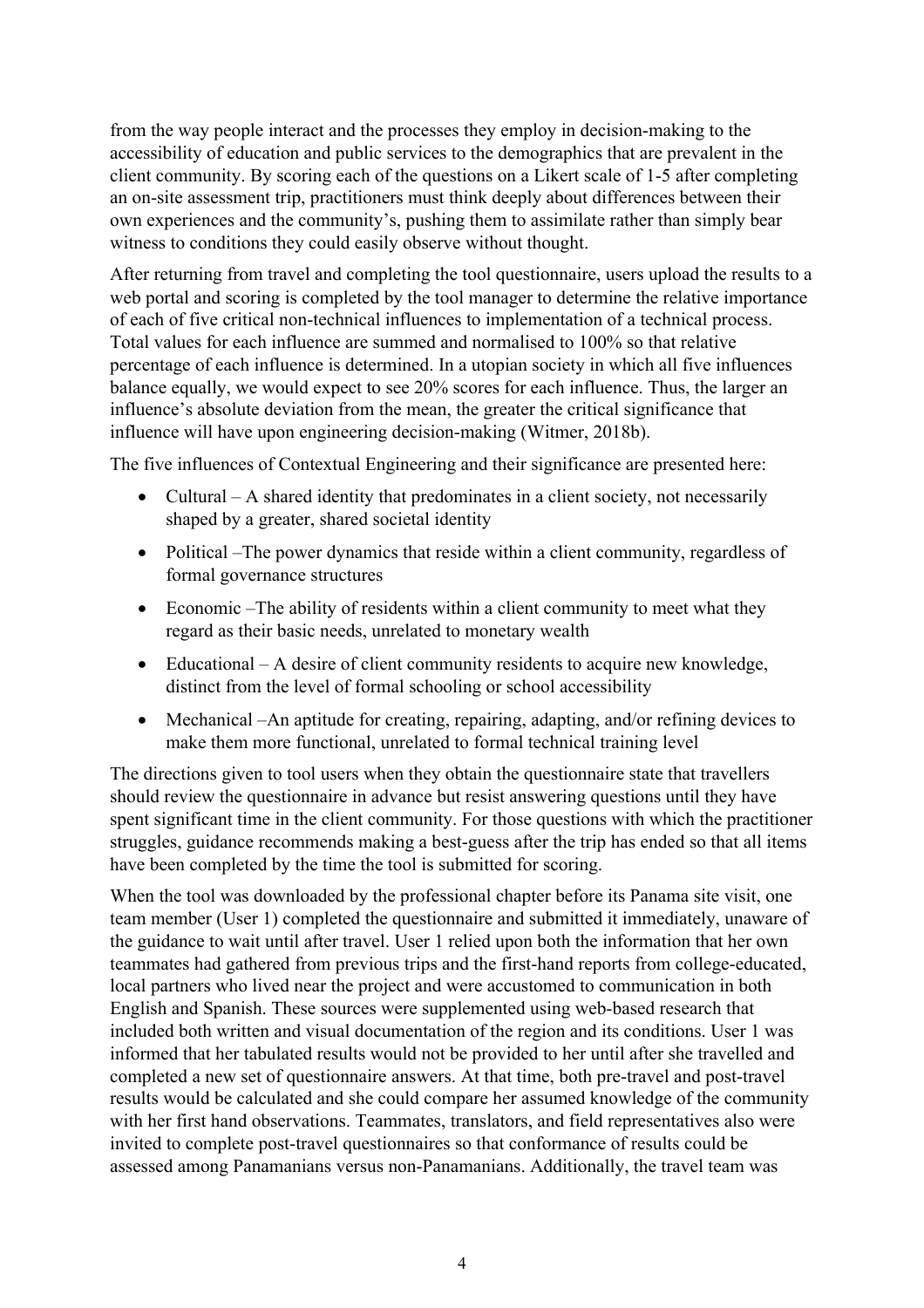invited to complete the tool post-travel as a collaborative exercise, which would allow the team to reach consensus on each answer by filling in each other's gaps in observation and experience.

To further evaluate the difference between assumed client knowledge and observed conditions, a travel team from the student EWB project was invited in January 2020 to complete the Predictive Tool questionnaire before travel, both individually and as a group, and again after returning from the project site. The project team was advised that they would not be given calculated results from the pre-trip data until after completing their post-travel questionnaires. In this case, the student group relied upon detailed information provided by a multi-national, highly trained NGO staff who work frequently with engineering providers in the United States and undergo rigorous training in information-gathering, relationshipbuilding, and intercultural communications.

Table 1 lists the questionnaire-completion process in terms of recommendations for use, use by Panama User 1, use by Panama travel team, and study-controlled use by the Ecuador student team.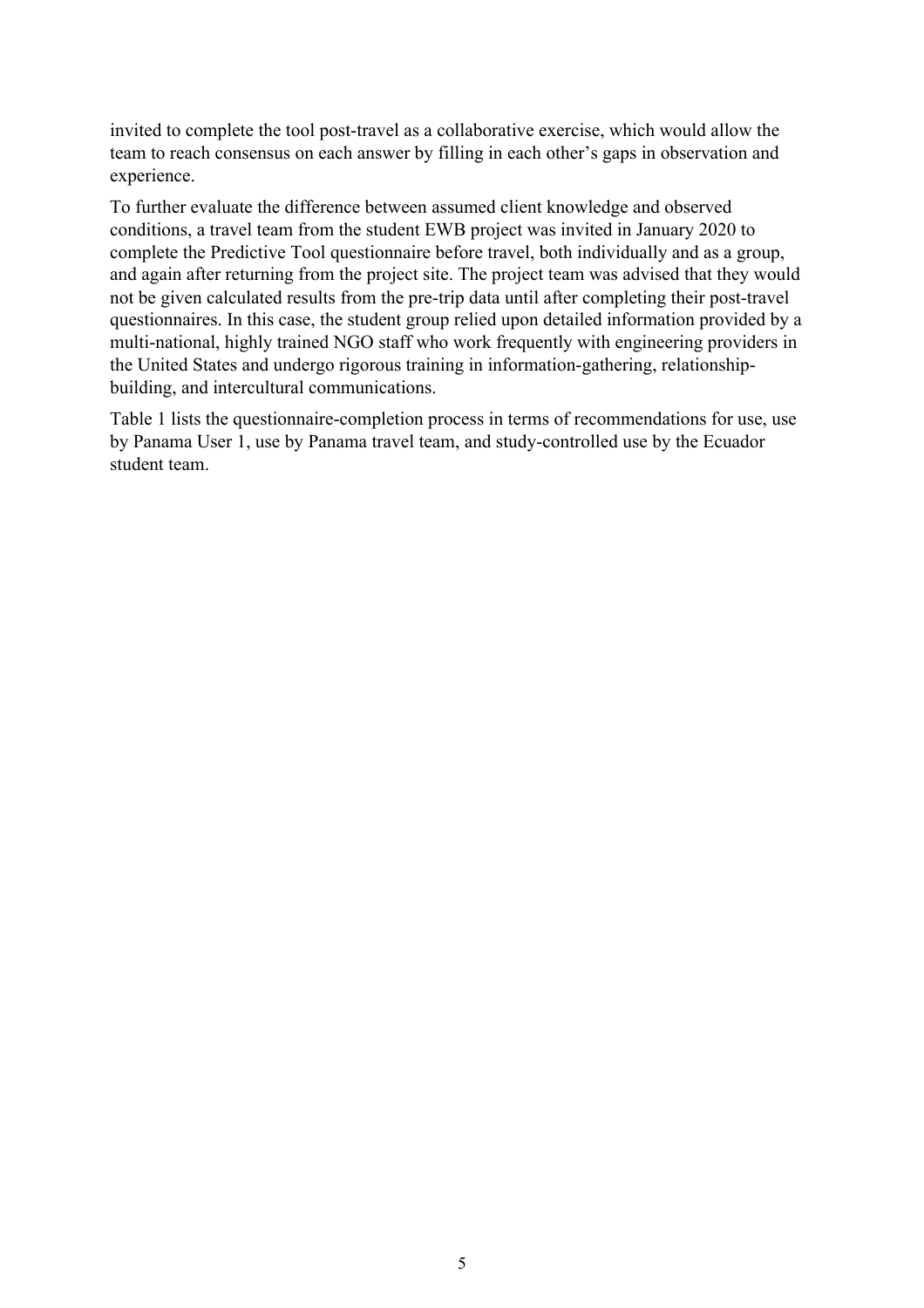Table 1: Contextual Tool procedures as recommended by the developers, compared with the steps that were followed by participants in Panama and Ecuador travel teams. Note that the process followed by Panama User 1 was accidental, while the process followed by the Ecuador team was prescribed for research purposes.

| Contextual tool use for study subjects                                               |                                 |                  |                       |                                |  |
|--------------------------------------------------------------------------------------|---------------------------------|------------------|-----------------------|--------------------------------|--|
| <b>Tool Procedure</b>                                                                | <b>Established</b><br>Procedure | Panama<br>User 1 | Panama Travel<br>Team | Ecuador<br><b>Student Team</b> |  |
| <b>Before Travel</b>                                                                 |                                 |                  |                       |                                |  |
| Download Tool from Web                                                               | X                               | X                | X                     | X                              |  |
| <b>Become Familiar with Questions</b>                                                | X                               | X                |                       | X                              |  |
| Individually Complete<br>Questionnaire (no results<br>provided)                      |                                 | X                |                       | X                              |  |
| <b>Consult Teammates on Question</b><br>Meanings                                     | X                               | X                |                       | X                              |  |
| Collaboratively Complete<br>Questionnaire (no results<br>provided)                   |                                 |                  |                       | X                              |  |
| <b>During Travel</b>                                                                 |                                 |                  |                       |                                |  |
| Refine/Discuss Understanding of<br>Questions                                         | X                               | X                | X                     | X                              |  |
| Perform Field Observations that<br><b>Address Questions</b>                          | $\boldsymbol{\mathrm{X}}$       | X                | $\mathbf X$           | X                              |  |
| <b>After Travel</b>                                                                  |                                 |                  |                       |                                |  |
| <b>Individually Complete</b><br>Questionnaire (results provided)                     | X                               | X                | X                     | X                              |  |
| Consult<br>Teammates/Collaboratively<br>Complete Questionnaire (results<br>provided) |                                 | X                | X                     | X                              |  |

### **2.3 Follow-Up Interviews**

Practitioners from both teams were interviewed individually as well as jointly after tool use and processing to assess how they scored the tool, from where they had gathered their information before travelling, how their understanding of contextual influences shifted during travel, and whether they considered the results they received to be accurate. Interviews were performed via phone for Panama team members and in person for Ecuador team members, were semi-structured to incorporate unexpected experiences and observations shared by team members as they implemented the tool process, and ranged in length from 30 minutes to 90 minutes.

# **3 RESULTS**

Data collection and analysis using the methodology discussed above is presented in this section.

### **3.1 Pre-Travel versus Post-Travel Perceptions for User 1**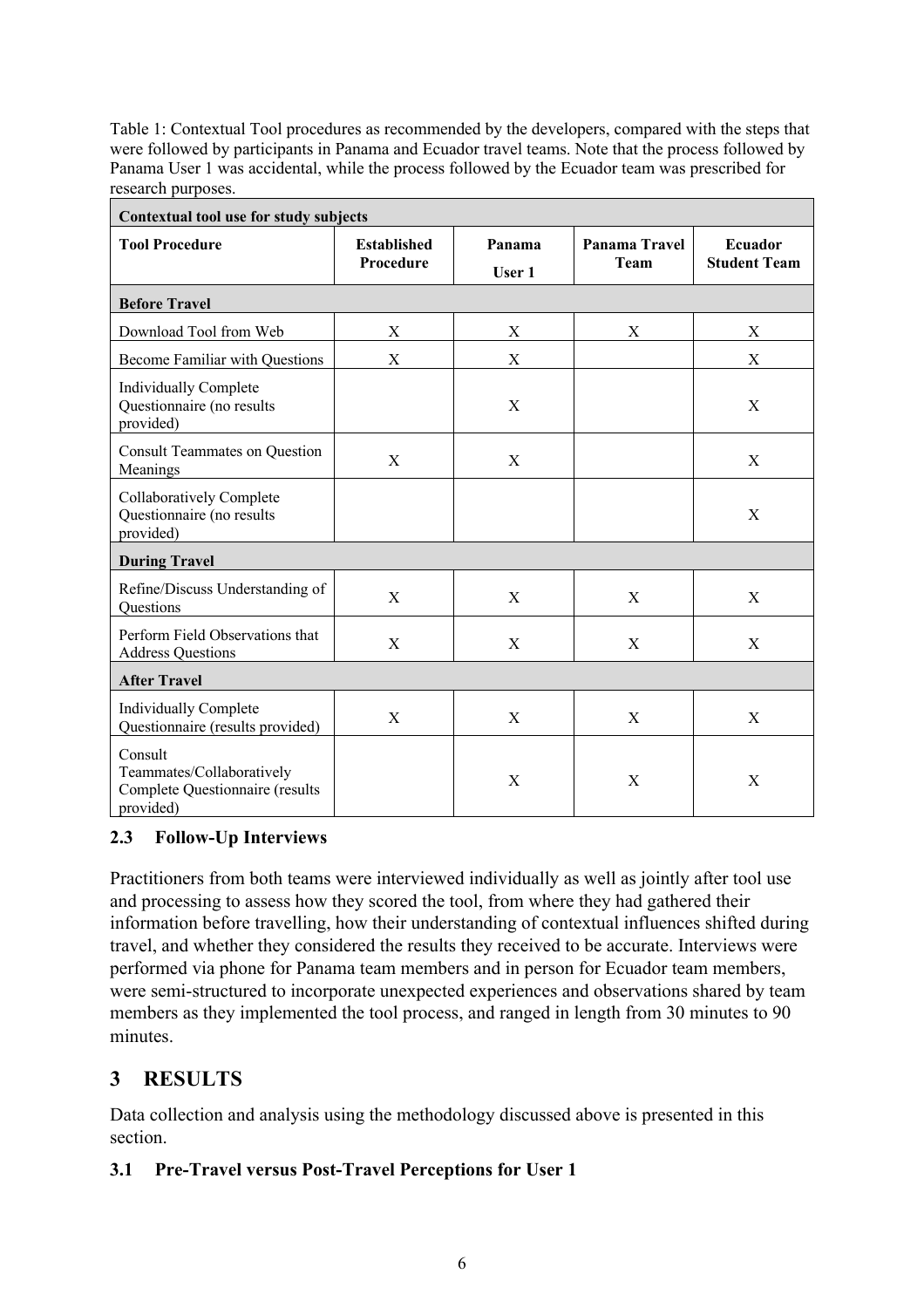The accidental completion of the predictive tool before travel by professional EWB practitioner User 1 provided a glimpse into how a design-team member may perceive a client community, relying on her own information filters and the veracity of her information sources, before conducting a first-hand on-site investigation. Table 2 shows the calculated relative influence results of User 1's tool responses before and after travel. Before visiting the community, she perceived that members of the client community struggled to meet their perceived basic needs (Economic Influence) and this governed their ability to adapt and operate an engineered infrastructure. But after visiting and completing a new predictive-tool questionnaire, User 1's understanding of the community shifted strongly toward recognising the influence of a strong local identity, values, and beliefs (Cultural Influence), which became the predominate infrastructure-acceptance determinant identified by her tool scoring.

Table 2: Individual perception of team member 1 before and after travel for Ngabe-Bugle Comarca, Panama, client community (red cell is greatest influence for a given subject, green cell is least)

| <b>Results for Panama 1 User</b> |                                  |                            |  |  |
|----------------------------------|----------------------------------|----------------------------|--|--|
| <b>Influence</b>                 | <b>Weighted Score pre-travel</b> | Weighted Score post-travel |  |  |
| Cultural                         | 19.9%                            | 26.1%                      |  |  |
| Political                        | 19.5%                            | 19.3%                      |  |  |
| Educational                      | 20.3%                            | 19.7%                      |  |  |
| Mechanical                       | 17.7%                            | $17.7\%$                   |  |  |
| Economic                         | 22.5%                            | 17.3%                      |  |  |

#### **3.2 Pre-Travel versus Post-Travel Perceptions for Panama Travel Team**

User 1's post-travel perception aligned closely with the observations of a fellow practitioner who travelled at the same time and completed only a post-travel questionnaire, as is shown in Table 3, as well as with the scores produced from tool use by the majority of translators and field-support local resources and community liaison who worked with the travel team.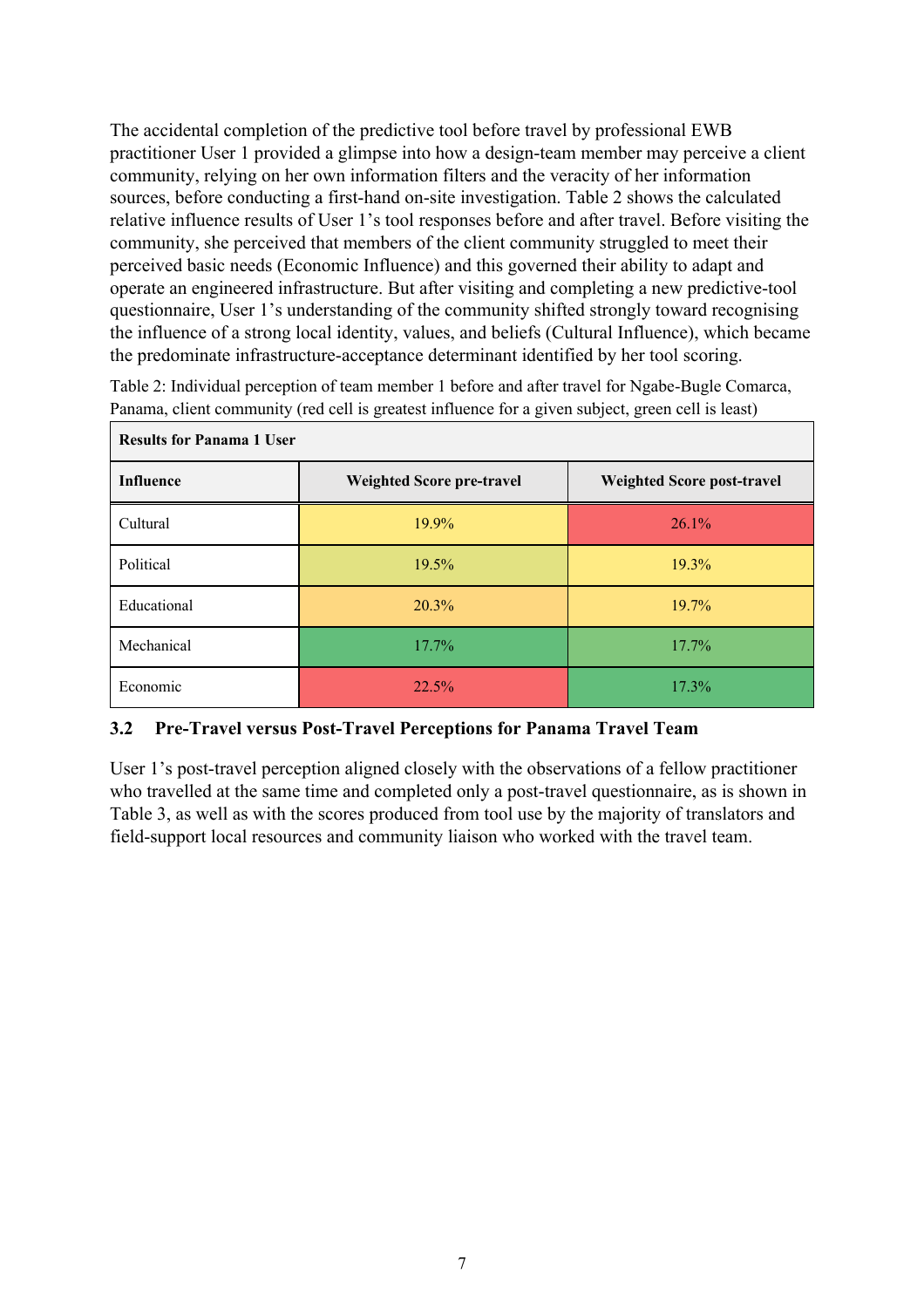| <b>Results for Panama Travel Team</b> |          |                  |                    |            |          |
|---------------------------------------|----------|------------------|--------------------|------------|----------|
| <b>Subject</b>                        | Cultural | <b>Political</b> | <b>Educational</b> | Mechanical | Economic |
| User $1$ (pre)                        | 19.9%    | 19.5%            | 20.3%              | 17.7%      | 22.5%    |
| User $1$ (post)                       | 26.1%    | 19.3%            | 19.7%              | 17.7%      | 17.3%    |
| <b>Fellow Traveller</b>               | 26.6%    | 20.3%            | $18.6\%$           | 12.8%      | 21.6%    |
| Translator 1                          | 26.1%    | 20.0%            | $19.5\%$           | 12.8%      | 21.6%    |
| Translator 2                          | 21.9%    | 23.3%            | $17.1\%$           | 18.0%      | 19.7%    |
| Translator 3                          | 25.7%    | 19.9%            | $20.2\%$           | $17.4\%$   | 16.9%    |
| Community Liaison                     | 26.5%    | 20.9%            | 18.8%              | 13.1%      | 20.8%    |
| Local Resource                        | 20.4%    | 22.5%            | 20.0%              | 18.1%      | 18.9%    |
| Collaborative <sup>1</sup>            | 26.2%    | 21.0%            | 18.0%              | 14.0%      | 20.7%    |

Table 3: Comparison of scores for translators, community liaison, local resource and EWB traveling team members (red cell is greatest influence for a given subject, green cell is least)

Key:

TM=team member; Trans=Translator; CL=community liaison; LR=local resource

1. Collaborative group = TM 1, TM 2, Trans 1, Trans 2, CL 1

Interviews with the practitioners after travel indicated that they realised when reviewing the tool results that they did not actually possess a strong understanding of the society with which they were working before they travelled, though they had previously believed they were cognisant of all local conditions. Several interviewees indicated that while they knew more about their client than they would have without employing the tool, they also developed a strong awareness of the limitations of their knowledge, which they described as beneficial in that it challenged them to question their assumptions and predispositions more rigorously. The image they had constructed pre-travel was built mostly from information they had received through correspondence and conversations with the community liaison, whom they deemed to be honest and forthright in communications but unable to fully convey a clear picture of conditions about a community that was so unlike the home experience for the EWB professional team. As a supplement to the information provided by the liaison, the team relied upon data gleaned from web searches and available publications, again deemed to be accurate and honest in their depiction of the Panamanian society but incomplete in their descriptions.

#### **3.3 Pre-Travel versus Post-Travel Perceptions for an EWB Ecuador Team**

Because the unexpected opportunity to compare pre-travel and post-travel perceptions yielded startling differences in community understanding for User 1, an additional trial was performed in which an entire team's understanding of their own client community was tested before travel and compared to post-travel perceptions, using the Predictive Tool. In this case,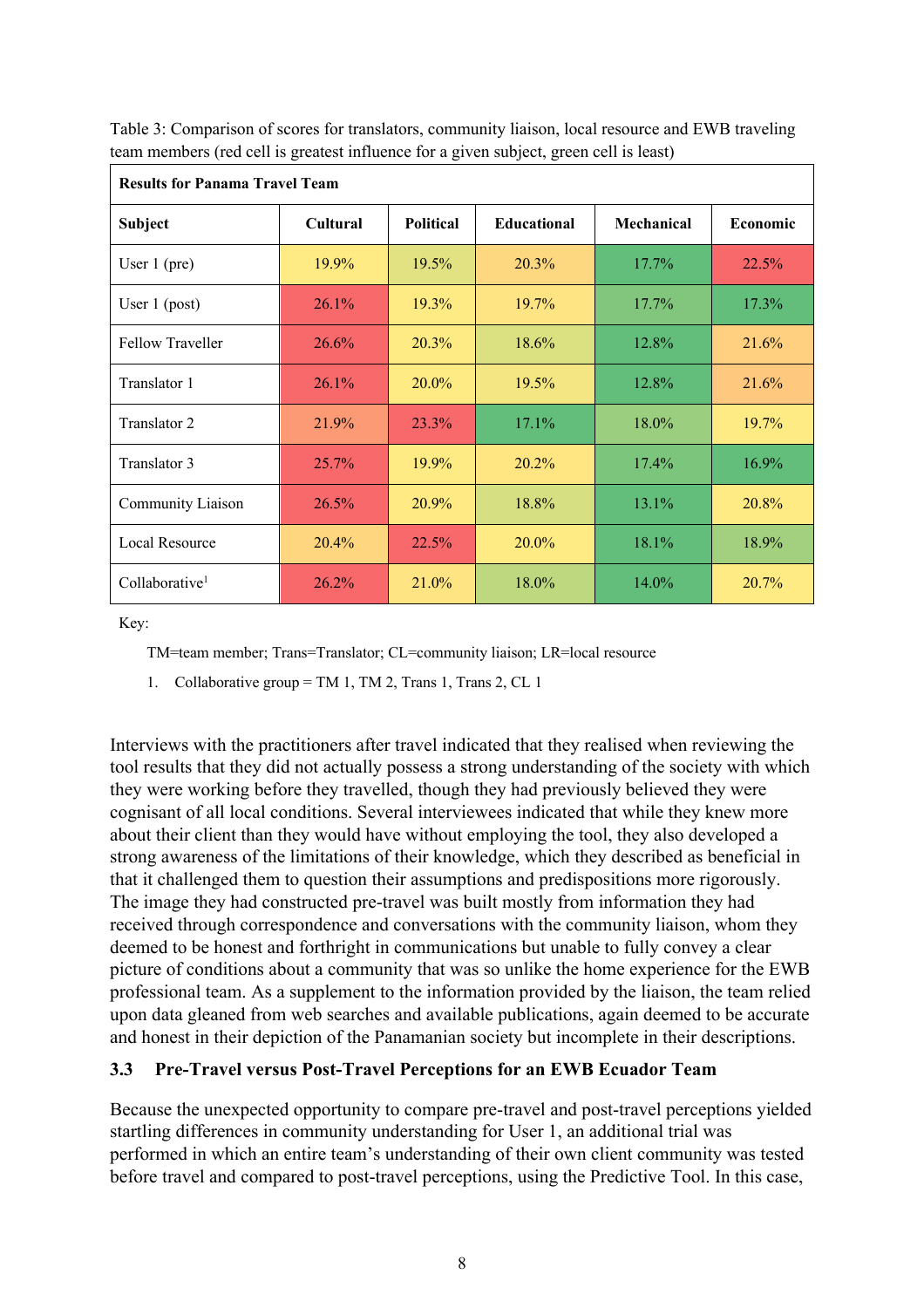six members of a university EWB team travelled to coastal Ecuador in January 2020 after spending nearly a year researching their client's conditions and identity. Team members filled out the Predictive Tool individually then completed it collaboratively, negotiating scores for each of the 41 questions to reach a consensus. The team then spent eight days on site, following the Contextual Engineering tool recommendation of investigating physical, societal, political, and economic conditions, before completing the questionnaire once more both individually and collectively. The results of pre- and post-travel relative influences identified by the team are shown in Table 4.

| Pre-travel | $m_{\rm H}$ and $n_{\rm H}$ and $n_{\rm H}$ and $n_{\rm H}$ are $n_{\rm H}$ and $n_{\rm H}$ and $n_{\rm H}$ |           |             |            |          |
|------------|-------------------------------------------------------------------------------------------------------------|-----------|-------------|------------|----------|
| Individual | <b>Political</b><br>Cultural                                                                                |           | Educational | Mechanical | Economic |
|            | 21.90%                                                                                                      | 19.10%    | 20.00%      | 18.20%     | 20.80%   |
|            | 22.40%                                                                                                      | 24.20%    | 13.70%      | 18.60%     | 21.10%   |
|            | 18.00%                                                                                                      | 20.70%    | 22.90%      | 18.60%     | 19.80%   |
|            | 22.40%                                                                                                      | 18.70%    | 19.00%      | 23.00%     | 16.90%   |
|            | 23.20%                                                                                                      | 27.10%    | 12.60%      | 12.20%     | 24.80%   |
|            | 23.10%                                                                                                      | 22.20%    | 17.60%      | 15.40%     | 21.80%   |
| Group      | 21.70%                                                                                                      | 20.20%    | 18.70%      | 18.10%     | 21.20%   |
|            | Cultural                                                                                                    | Political | Educational | Mechanical | Economic |
|            | 18.50%                                                                                                      | 18.90%    | 20.50%      | 19.50%     | 22.60%   |
|            | 17.20%                                                                                                      | 19.80%    | 21.40%      | 19.20%     | 22.50%   |
| Individual |                                                                                                             |           |             |            |          |
|            | 19.30%                                                                                                      | 20.20%    | 20.00%      | 19.10%     | 21.40%   |
|            | 18.80%                                                                                                      | 21.60%    | 17.40%      | 19.00%     | 23.10%   |
|            | 14.30%                                                                                                      | 20.70%    | 21.40%      | 19.50%     | 24.10%   |
|            | 14.10%                                                                                                      | 21.50%    | 20.50%      | 18.70%     | 25.10%   |

Table 4: Individual and team perceptions before and after travel for El Guarango, Ecuador Project Team indicate that site observation produced strong conformity of understanding (red cell is greatest influence for a given subject, green cell is least)

One can see from the colour scale of relative influences for each individual practitioner that perspectives before travel varied widely among the group in identifying the most critical influence, with two members viewing cultural influence as most significant, two members viewing political influence as dominant, and one member each viewing educational and mechanical influences as most critical. Not one of the practitioners, however, perceived the economic influence as strong within the client community, even when the team completed the tool collectively after negotiating their pre-travel scoring. After travel, however, all six practitioners viewed the client community's contextual influences similarly, at least in terms of most and least significant relative influences. The tool scores that resulted from those individual perceptions also aligned strongly with the influence scores for the group-negotiated tool outcome, which identified as the most dominant influence the community's inability to meet what it considers its basic needs; the group outcome also found that the least significant influence was a commonly shared and valued sense of identity that aligns with a set of values and/or beliefs – the very influence that they jointly identified as most critical before travel.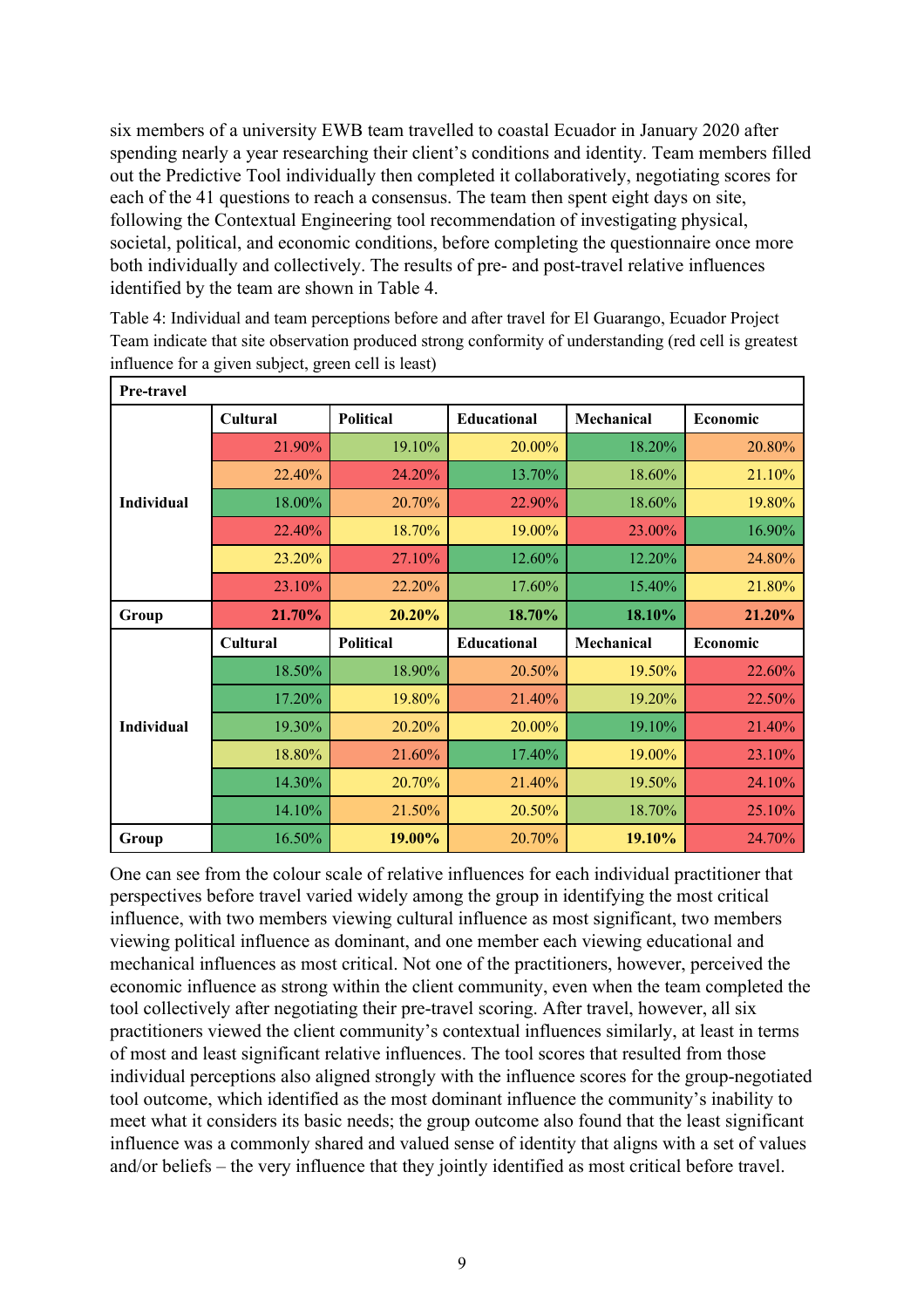#### **3.4 Perceptions based on project role**

After the professional team's travel to Panama was complete and individual questionnaires were returned and processed, the Predictive Tool was distributed to the travel team's translators and local resources, including the community liaison, to determine whether perceptions differ depending upon the role the assessor plays. Additionally, combinations of team-role participants were invited to complete the tool collaboratively. The purpose of this exercise was to determine whether those experts already familiar with Panamanian society had a different understanding of its context than the U.S. practitioners had after the travel experience was complete, as well as to determine whether collaborative tool completion yielded different results than the average of individual observations. Table 3 presents the results of individual post-travel results for each of the three translators, the liaison, and the local resource, as well as a collaboration of the two practitioners, two translators and community liaison. Results demonstrate a strong alignment of perception that cultural identity is a governing influence for the Panamanian community, regardless of tool-user role or of collaboration. It is interesting to note, however, that the client liaison and one translator were more attuned to political influence than the remainder of the group, not to the degree, though, that they influenced the final collaborative outcome.

## **4 DISCUSSION**

The accidental discovery that a practitioner's perceptions of a client community may change dramatically after immersion into the client's daily life provided a basis for further investigating how strongly we rely on incomplete information about our clients' needs in designing infrastructure when we do not travel, explore, inquire, and observe. Of particular interest while pursuing this research path was examining what practitioners rely upon for client information when they are unable to draw upon their own interactions with the place and people. As the professional practitioner and student team both explained, much of the information they acquired about their clients came through local resources that may have unintentionally filtered their understandings of the village. Were those pre-travel perceptions misguided because of deliberate manipulation of information to achieve maximum support for the project, as may be assumed if one subscribes to Krause's analysis in her book, "The Good Project" (2014)? Krause's conclusion is that NGO drivers focus on organisational selfpreservation rather than client need. An equally likely alternative interpretation is proposed in Witmer (2018c) that concludes perception of community context improves with increasing familiarity until it reaches a point in which the assessor begins to identify as a community member rather than an observer. Should this stage of perception, labelled "integration," occur with local contacts, they may be so familiar with a client society that they identify with a portion of it, thus shifting their own perceptions toward those of the segment itself and losing sight of the heterogeneous whole. Such an integrated perception may unintentionally result for field representatives or client contacts who have become so familiar with the community or the region that they fail to perceive the nuances that exist specific to place and time.

Regardless of how pre-travel information is gathered, the results of this study provide strong initial indications that true contextual understanding doesn't occur until the practitioner interacts with the client community directly and experiences the people, place, beliefs, and practices that reside specifically in that place at that time.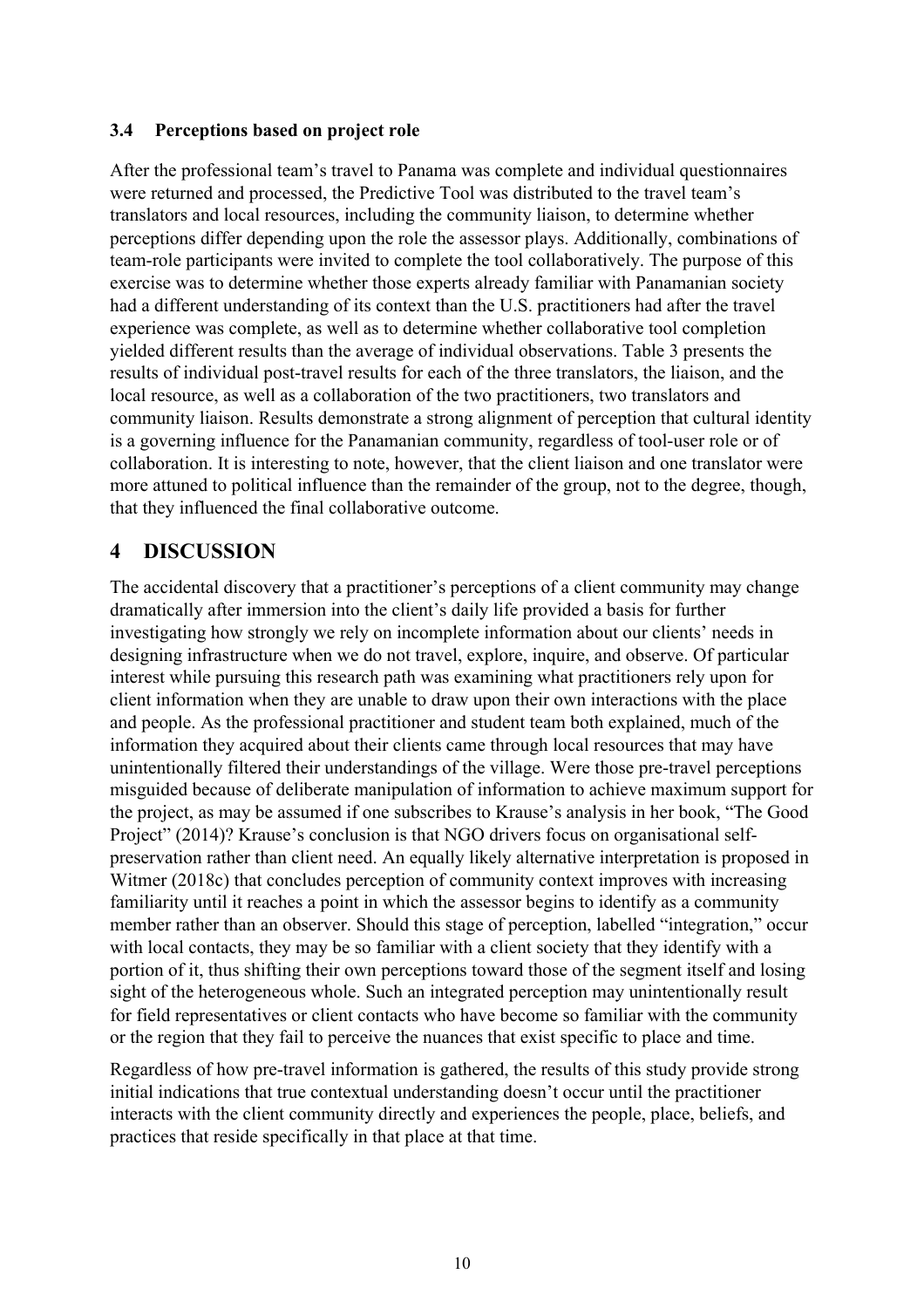# **5 CONCLUSIONS**

Engineering practitioners who have been educated using the EPS process are predisposed to believing they have a sufficient understanding of local context associated with an international engineering project even if they have had no direct interaction with the community or experience in evaluating values, experiences, identities, and dynamics associated with society. In reality, it is very difficult to establish an assimilative view to inform design unless practitioners experience the client location first hand and spend time gathering information and experience in examining its societal as well as physical conditions.

Resources upon which practitioners rely to provide a remote understanding of local conditions, ranging from online information services to conversations with local liaisons, may not intentionally obscure their understanding of local conditions but may not provide a complete and non-biased understanding of the client.

# **6 ACKNOWLEDGEMENTS**

The author wishes to thank professional EWB project practitioners Elena Stachew and Ashley Robbins, as well as undergraduate EWB project practitioners, translators, and nongovernment field support, for their participation in this research effort. This research process was conducted with approval from the Institutional Review Board of the University of Illinois at Urbana-Champaign, Protocols #16860 and #18431.

## **7 REFERENCES**

Adomavicius, G, Bockstedt, J, Gupta, A & Kauffman, R 2007, 'Technology roles and paths of influence in an ecosystem model of technology evolution', *Information Technology and Management* vol. 8, no. 2, pp. 185–202, doi: https://doi.org/10.1007/s10799-007-0012-z

Bouabid, A & Louis, G 2015, 'Capacity factor analysis for evaluating water and sanitation infrastructure choices for developing communities', *Journal of Environmental Management*, pp. 335–343m doi: 10.1016/j.jenvman.2015.07.012

Diallo, A & Thuillier, D 2005, 'The success of international development projects, trust and communication: an African perspective', *International Journal of Project Management,* vol. 23, no. 3, pp. 237–252, doi: https://doi.org/10.1016/j.ijproman.2004.10.002

Khang, D & Moe, T 2008, 'Success criteria and factors for international development projects: A life-cycle-based framework', *Project Management Journal*, vol. 39, no. 1, pp. 72– 84, doi: 10.1002/pmj.20034

Krause, M 2014, *The good project: The field of humanitarian relief NGOs and the fragmentation of reason*, The University of Chicago Press, Chicago

Lucena, J, Schneider, J & Leydens, JA 2010, *Engineering and sustainable community development*, Morgan & Claypool Publishers, San Rafael, California, pp. 134-136

Otte, P 2013, 'Solar cookers in developing countries, what is their key to success?', *Energy Policy,* vol. 63, pp. 375–381